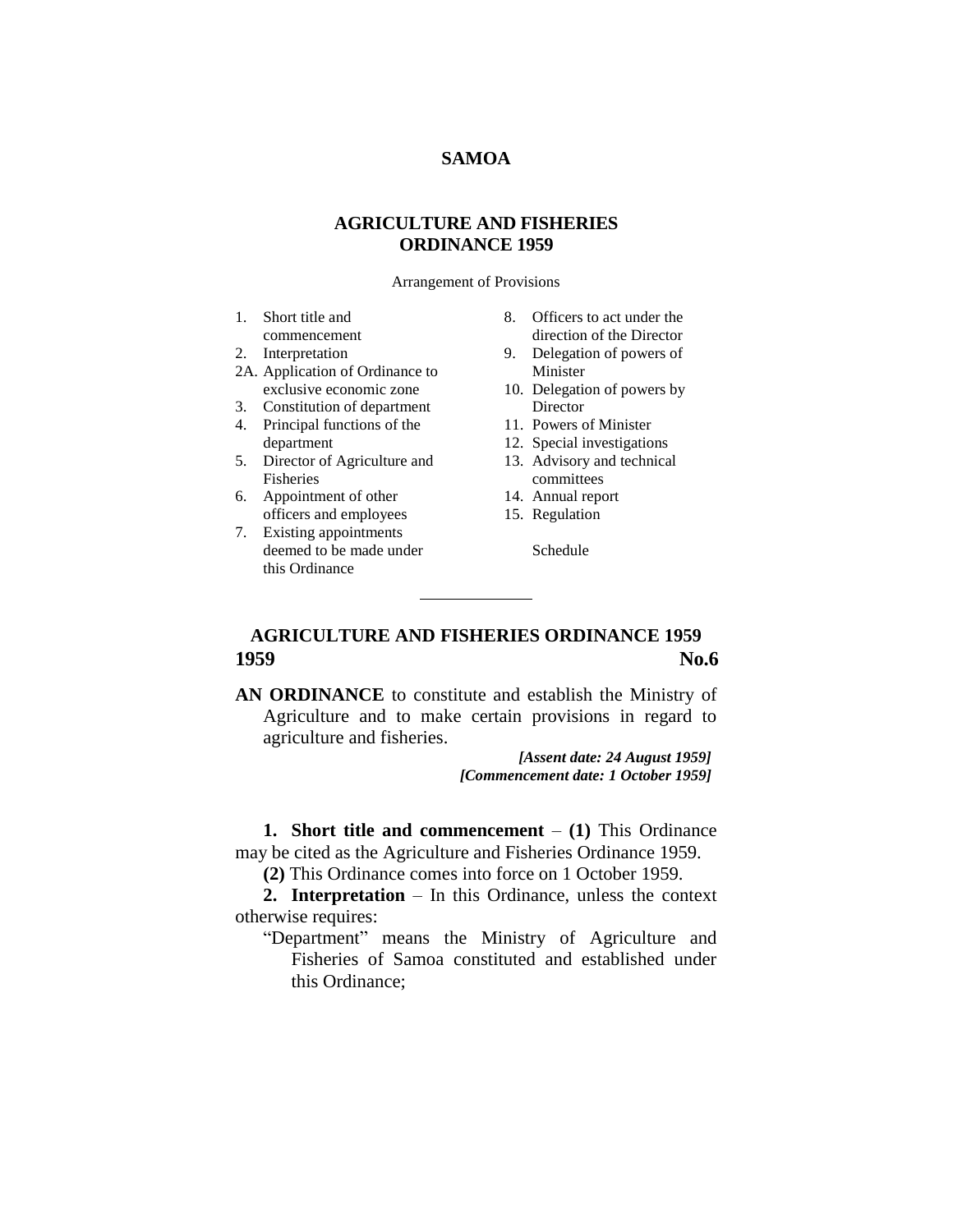- "Director" means the Director of Agriculture and Fisheries appointed under this Ordinance;
- "Minister" means the Minister responsible for Agriculture and Fisheries;
- "pesticide":
	- (a) means any substance or mixture of substances used for preventing, destroying or controlling any pest, including vectors of human or animal disease, unwanted species of plants or animals causing harm during, or otherwise interfering with, the production, processing, storage, transport or marketing of food, agricultural commodities, wood and wood products, or animal foodstuffs, or which may be administered to animals for the control of insects, arachnids or other pests on their bodies; and
	- (b) includes substances or mixture of substances intended for use as plant growth regulators, defoliants, desiccants, or agents for thinning fruit or preventing the premature fall of fruit, and substances applied to crops, either before or after harvest to protect the commodity from deterioration during storage and transport, or any substance or mixture of substances declared to be a pesticide by the Minister acting under any regulation.

**2A.Application of Ordinance to exclusive economic zone** – Nothing in this Ordinance authorises the making of any regulations in derogation of the Maritime Zones Act 1999, or of any regulations made under that Act relating to fishing.

**3. Constitution of department** – There is constituted and established a department of the Government to be known as the Department of Agriculture and Fisheries which, under the control of the Minister, is charged with the administration of the Ordinances, regulations, and other matters specified in the Schedule together with any other functions as may be lawfully conferred on it.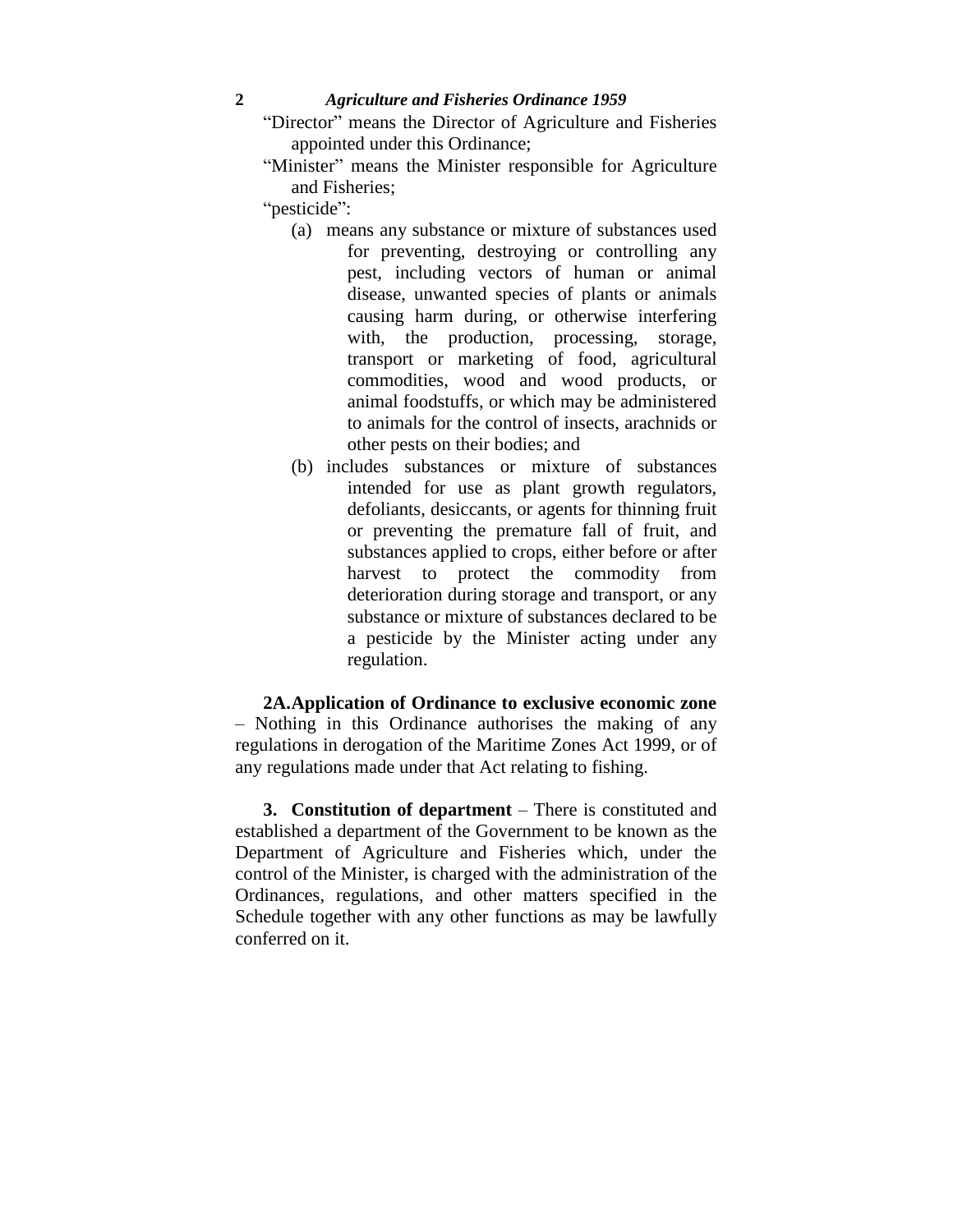**4. Principal functions of the department**– The principal functions of the Department are:

- (a) to promote and encourage the development of all phases of the planting, agricultural, pastoral, and horticultural industries in Samoa including the banana, coconut, cocoa, coffee, and other fruit and vegetable production industries with a view to maintaining and improving the quality and quantity of the products derived from those industries;
- (b) to promote in conjunction with the department of Lands, Surveys and Environment the conservation, production and development of the natural resources of Samoa, especially soil and water, and the following principles and objectives—
	- (i) to maintain, and establish where necessary, areas to protect the climate, soil and water resources of the country;
	- *((ii) & (iii) repealed by section 87(2)(b) of the Forestry Management Act 2011*)
- (c) to regulate fishing in Samoa and the territorial waters belonging to Samoa or any part thereof, or in the exclusive economic zone of Samoa (as defined in the Maritime Zones Act 1999) and to promote the economical and orderly taking and conservation of fish and the control of any industry engaged in the processing of fish and fish products;
- (d) to regulate, control and supervise the manufacture, importation, storage and use of pesreguticides.

**5. Director of Agriculture and Fisheries** – There is an appointed officer of the Public Service to be called the Director of Agriculture and Fisheries who is the Administrative Head of the Department of Agriculture and Fisheries.

**6. Appointment of other officers and employees** – There may be appointed under the Public Service Act 2004 such other officers and employees of the Department as may be necessary.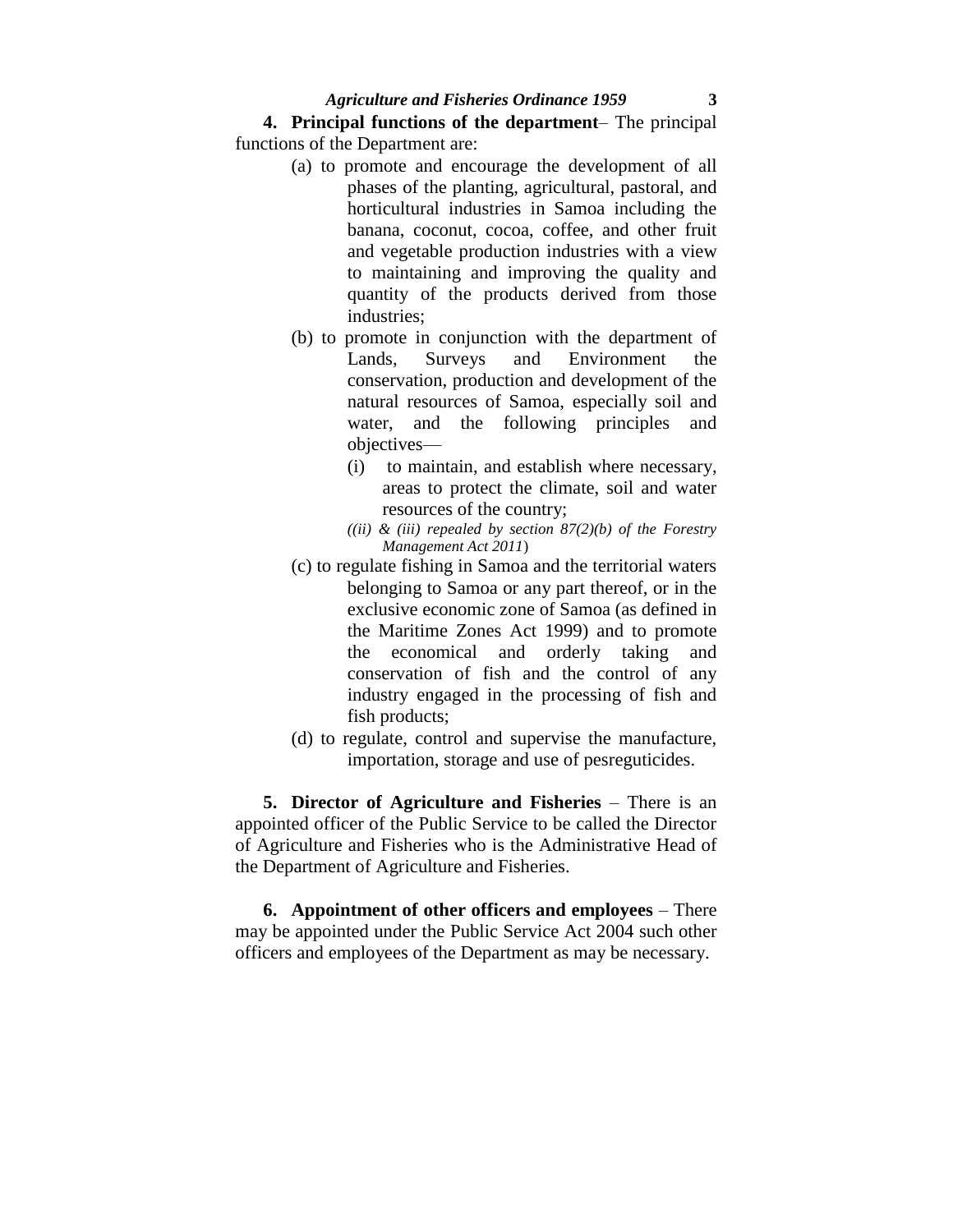**7. Existing appointments deemed to be made under this Ordinance** – **(1)** The person holding office at the commencement of this Ordinance as Director of Agriculture is deemed to have been appointed to the office of Director under this Ordinance.

**(2)** All other persons who at the commencement of this Ordinance are officers or employees of the Department and have been appointed under the Samoa Amendment Act 1949 (NZ) are taken to have been appointed under section 6.

**8. Officers to act under the direction of the Director** – All inspectors, officers, and other employees of the Department shall act under the direction of the Director in the exercise and performance of the powers, duties, and functions conferred or imposed upon them by any enactment of which the Department or the Director is charged with the administration by this Ordinance or any other enactment.

**9. Delegation of powers of Minister** – **(1)** The Minister may, by writing signed by the Minister, either generally or particularly, delegate ("delegation") to the Director all or any of the powers which are conferred on him or her as Minister of Agriculture and Fisheries by any enactment, including powers delegated to him or her under any enactment, but not including power to delegate under this section or the power to consent to a delegation under section 10.

**(2)** Subject to any general or special directions given or conditions attached by the Minister, the Director may exercise any powers delegated to the Director under subsection (1) in the same manner and with the same effect as if they had been conferred on him or her directly by this section and not by delegation.

**(3)** Where the Director purports to act pursuant to any delegation under this section, the Director is presumed to be acting under the terms of the delegation in the absence of proof to the contrary.

**(4)** A delegation is revocable at will, and no such delegation prevents the exercise of any power by the Minister.

**(5)** A delegation, unless revoked, continues in force according to its tenor.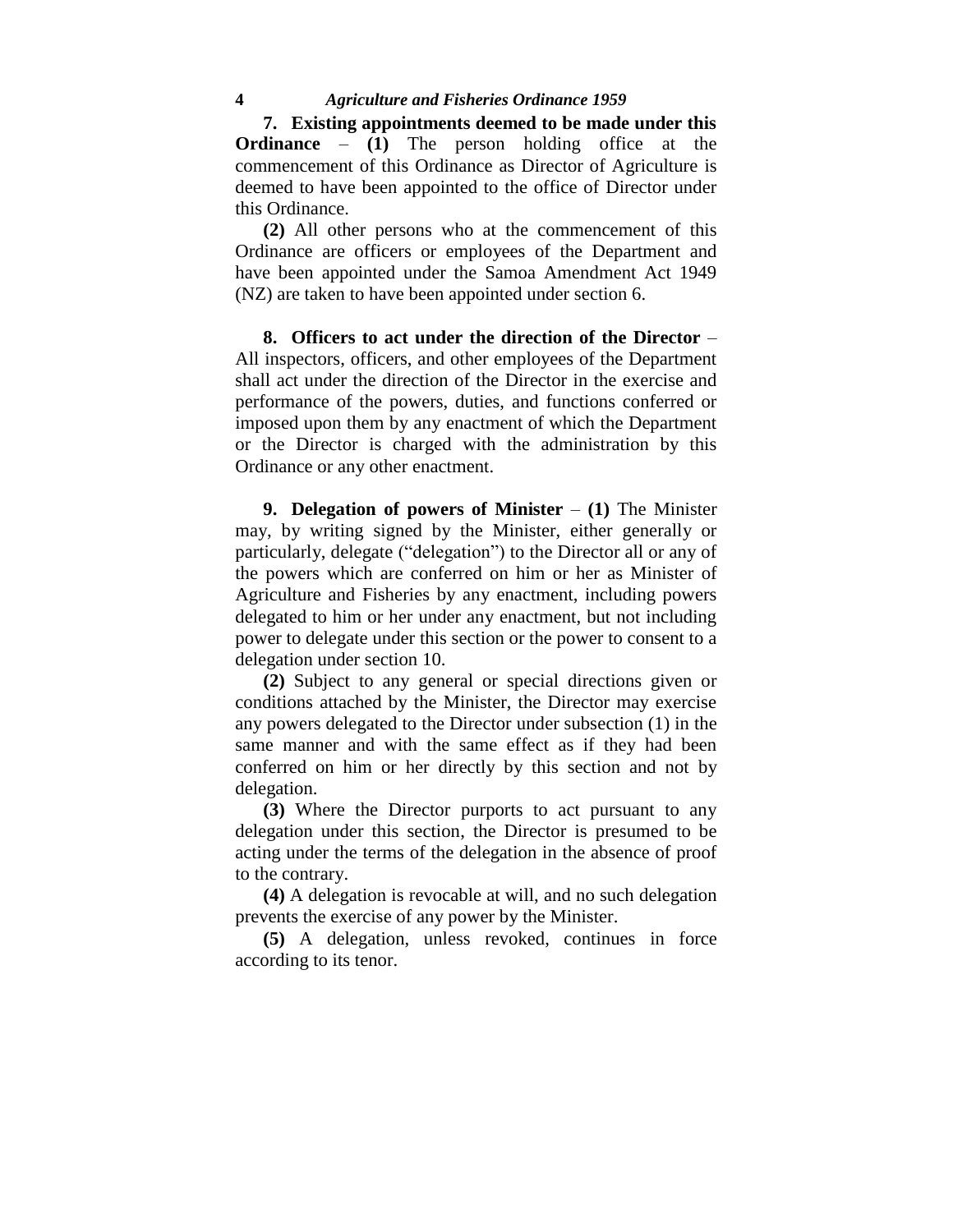**(6)** If the Minister by whom any such delegation has been made ceases to hold office, the delegation continues to have effect as if made by the person holding office as Minister and, if the Director to whom such delegation has been made ceases to hold office, the delegation continues to have effect as if made to the person holding office as Director or, if there is no Director in office or if the Director is absent from duty, to the person lawfully directed to act in the place of the Director.

**10. Delegation of powers by Director** – **(1)** The Director may, by writing signed by the Director, either generally or particularly, delegate ("delegation") to such officer or officers or employees of the Department as the Director thinks fit all or any of the powers exercisable by him or her under any enactment, including any powers delegated to the Director under any enactment, but not including this present power of delegation:

**PROVIDED** that the Director shall not delegate any power delegated by the Minister without the written consent of the Minister, or any power delegated by the Public Service Commission without the written consent of the Commission.

**(2)** Subject to any general or special directions given or conditions attached by the Director, the officer or employee to whom any powers are delegated under this section may exercise those powers in the same manner and with the same effect as if they had been conferred on him or her directly by this section and not by delegation.

**(3)** A person purporting to act pursuant to any delegation under this section is presumed to be acting under the terms of the delegation in the absence of proof to the contrary.

**(4)** A delegation may be made to a specified officer or employee or to officers or employees of a specified class, or may be made to the holder of a specified office or class of offices.

**(5)** A delegation under this section is revocable at will and no such delegation prevents the exercise of any power by the Director.

**(6)** A delegation, until revoked, continues in force according to its tenor, even if the Director by whom it was made may have ceased to hold office and continues to have effect as if made by the successor in office of the Director.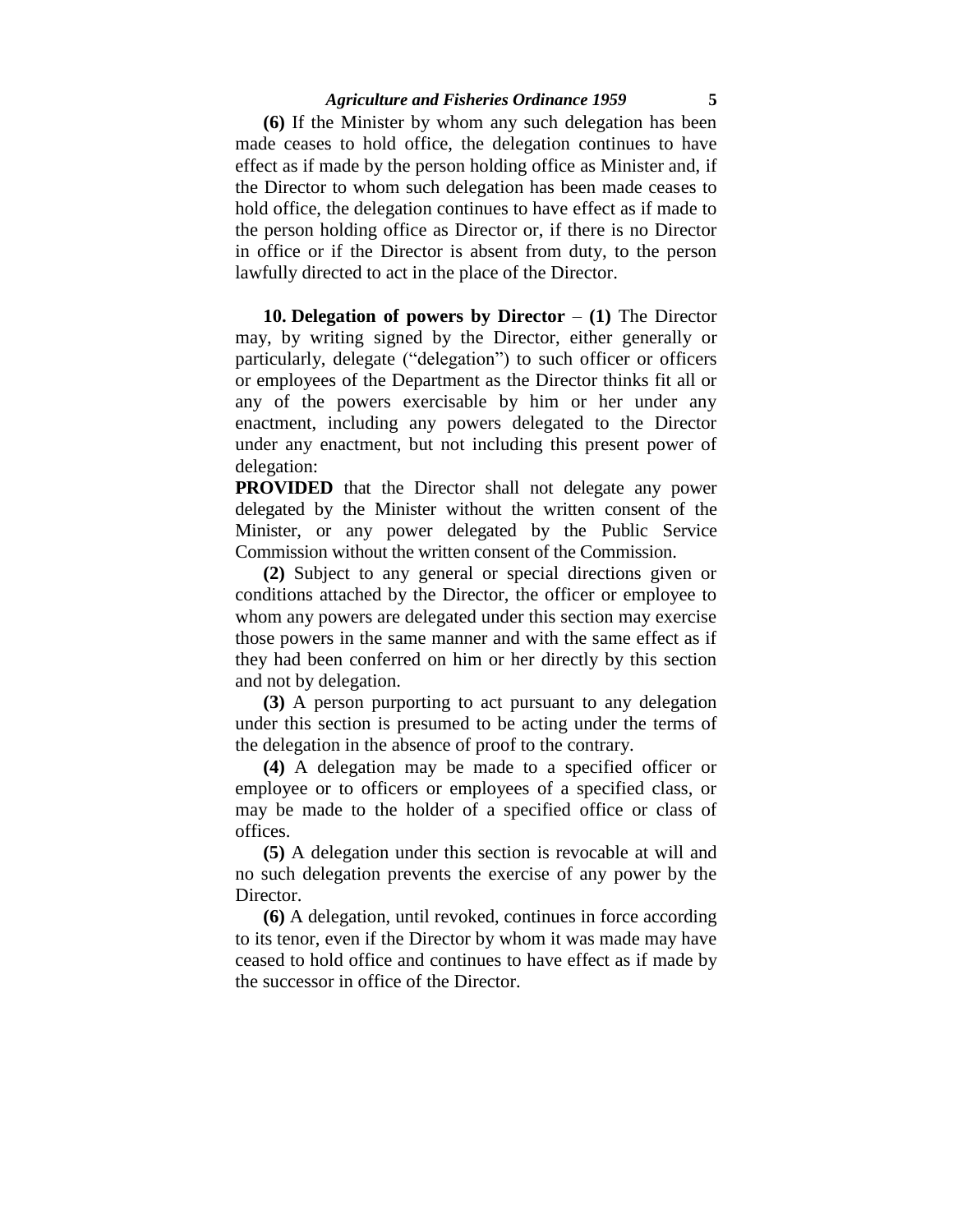**11. Powers of Minister** – For the purpose of enabling the Department to carry out its functions, the Minister, in addition to exercising all powers heretofore conferred on the Director of Agriculture, may:

- (a) devise, promote, and carry out experiments, researches, investigations, and measures in relation to the health, and the diagnosis, prevention, and treatment of diseases of stock, poultry, bees, plants, and trees, the management of soils, and the production and improvement of livestock, crops, and pastures and in relation to any other matters affecting the operations of any of the industries which it is the function of the Department to promote and encourage;
- (b) promote and carry out by publicity or other means the diffusion or dissemination of information relating to or affecting any of those industries for the instruction, guidance, and benefit of persons engaged in those industries; and foster country youth educational organisations;
- (c) establish and maintain experimental, research, instructional, and demonstration farms, stations, fish pools, and areas for the purpose of acquiring knowledge and imparting practical instructions and advice in modern practices and management in respect of any of the industries which it is the function of the Department to promote and encourage;
- (d) promote and carry out the testing of agricultural and horticultural seeds, bulbs, and tubers for purity and germination, and the approval by certification or other means of seeds, bulbs, and tubers in respect of their trueness to type and freedom from seed borne diseases;
- (e) promote and carry out the testing of machinery, appliances, and equipment used in any of the industries which it is the function of the Department to promote and encourage;
- (f) exercise any powers conferred on him or her by any Ordinance or regulation in relation to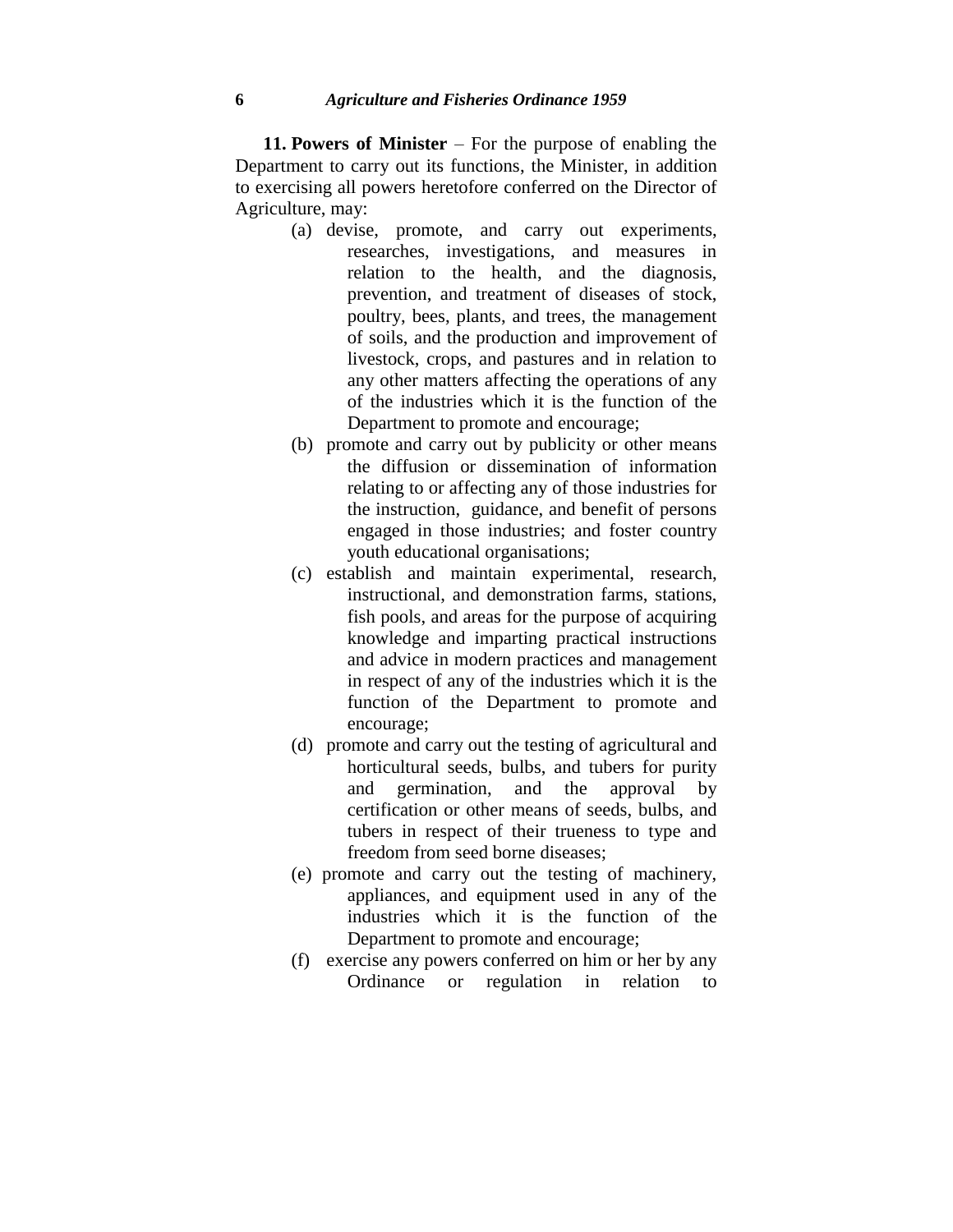importation and quarantine of plants, soil, animal, and fish, and fumigate or arrange for the fumigation and, if necessary, the destruction of plants, soil, or other material and of animals and fish suspected of being infected with disease or injurious insect or animal life;

- (g) enter into agreements with owners and occupiers of land or inland waters for the sowing, growing, or breeding for the Department of domestic, agricultural, or horticultural seeds, animals, or fish eggs or fish fry from stock seed or animals or fish or fish eggs or fish fry supplied by the Department for the purpose of multiplying and distributing selected and improved strains of the seed, animals, fish eggs, or fish fry or for the carrying out on the land or the waters of cooperative trials relating to crop, pasture, horticultural, livestock, or fish production and improvement;
- (h) devise, promote, and carry out investigations and experiments into the harvesting, storage, and transport of the products of the industries which it is the function of the Department to promote and encourage;
- (i) initiate and carry out economic surveys into any aspect of agricultural, pastoral, or piscicultural production;
- (j) market bananas;
- (k) exercise such other powers as are reasonably necessary for the effective performance of the functions of the Department, including all powers heretofore exercisable by the Head of State by virtue of any Ordinances, enactments, regulations or rules which, by this Ordinance, it is the function of the Department to administer:

**PROVIDED** that the power conferred does not include the power to make regulations.

**12. Special investigations** – **(1)** The Minister may, as he or she thinks fit, cause an investigation under this section to be made into any matter connected with or affecting any of the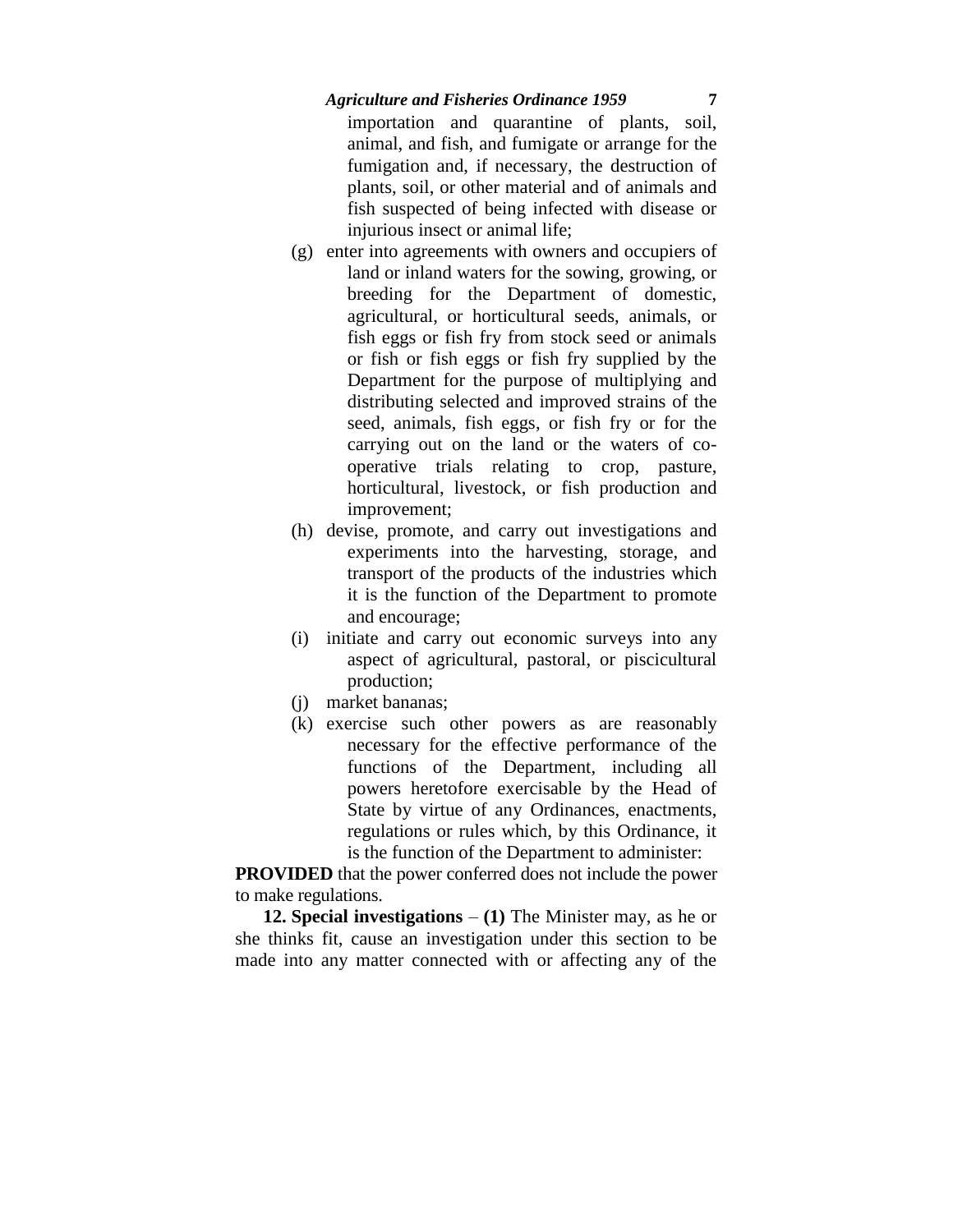industries which it is the function of the Department to promote and encourage.

**(2)** For the purposes of any such investigation, the Minister may, by order in writing signed by him or her, require any person, partnership, company, or other corporate body carrying on any business relating to or affecting the subject matter of the investigation:

- (a) to produce for the inspection of any person nominated in that behalf by the Minister any papers, books or documents which are in the possession of the person, partnership, company, or corporate body;
- (b) to set down in writing any facts relating to the subject matter of the investigation which are within the knowledge of the person, partnership, company, or corporate body; or
- (c) to allow copies or extracts from any such papers, books, or documents to be made by the person inspecting them.

**(3)** A person who fails to comply with an order of the Minister under this section or who deceives or obstructs or attempts to deceive or obstruct a person nominated by the Minister as aforesaid in the conduct of any such investigation commits an offence, and is liable on summary conviction to a fine not exceeding 1 penalty unit.

**(4)** Any information obtained by the Minister or by any other person by means of any such investigation is treated as confidential except for the purposes of this Ordinance.

**13. Advisory and technical committees** – **(1)** The Minister may appoint advisory or technical committees, and define the functions of any such committee.

**(2)** If the Minister so directs there may be paid, out of money appropriated by the Legislative Assembly for the purpose, to the members of any such committee remuneration by way of fees, salary, or allowances and travelling allowances and expenses.

**14. Annual report** – **(1)** The Director shall, as soon as practicable after the end of each financial year, provide to the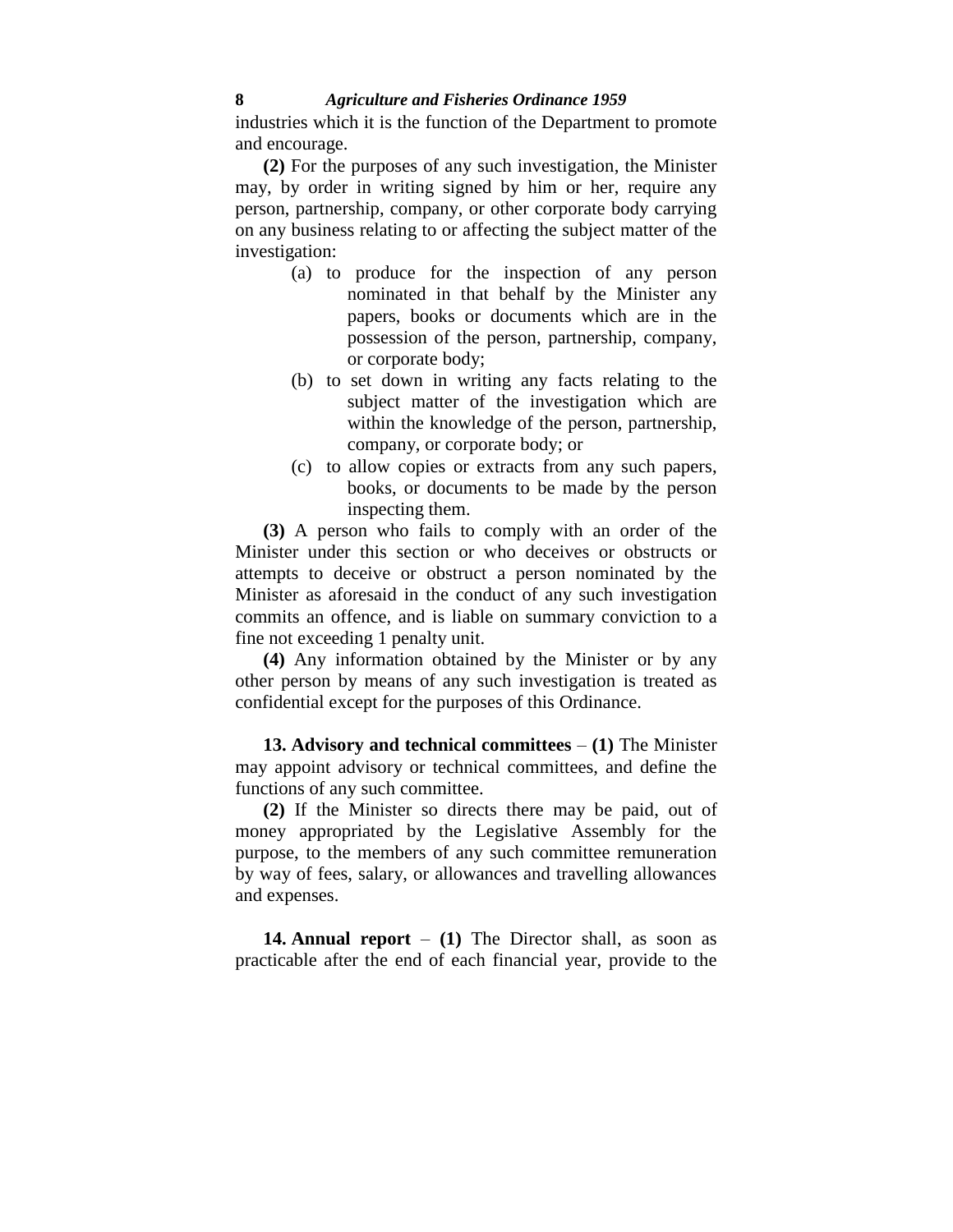Minister a report on the operations of the Department for that year.

**(2)** A copy of the report shall be laid before the Legislative Assembly within 28 days after it has been provided to the Minister if the Assembly is then in session, and, if not, is to be laid before the Assembly within 28 days after the commencement of the next ensuing session.

**15. Regulations** – **(1)** The Head of State, acting on the advice of Cabinet, may make regulations for any purpose for which regulations are contemplated by this Ordinance and all such other regulations as may in his or her opinion be expedient for giving effect to this Ordinance and for the due administration of this Ordinance.

**(2)** Without limiting subsection (1), regulations may be made under this section for all or any of the following purposes:

- (a) obtaining any information or particulars that may be required for the effective performance of the functions of the Department under this Ordinance;
- (b) prescribing fines not exceeding 1 penalty unit for offences against any regulation made under this Ordinance or any Ordinance or regulation specified or referred to in the Schedule;
- (ba) prescribing fees payable in respect of the filing of any application for the granting of any registration, or for the issue of any licence or permit or for the renewal of any such registration, licence or permit and for the issue of any registration certificate licence or permit or renewal thereof under this Ordinance or regulations made under this Ordinance;
- (c) further defining the functions of the Department, and adding to or deleting any Ordinance, regulation, or other matter specified in the Schedule;
- (d) providing for the control of the manufacture, importation, storage, and use of pesticides, for the appointment of a Registrar of Pesticides, for the establishment of a pesticides technical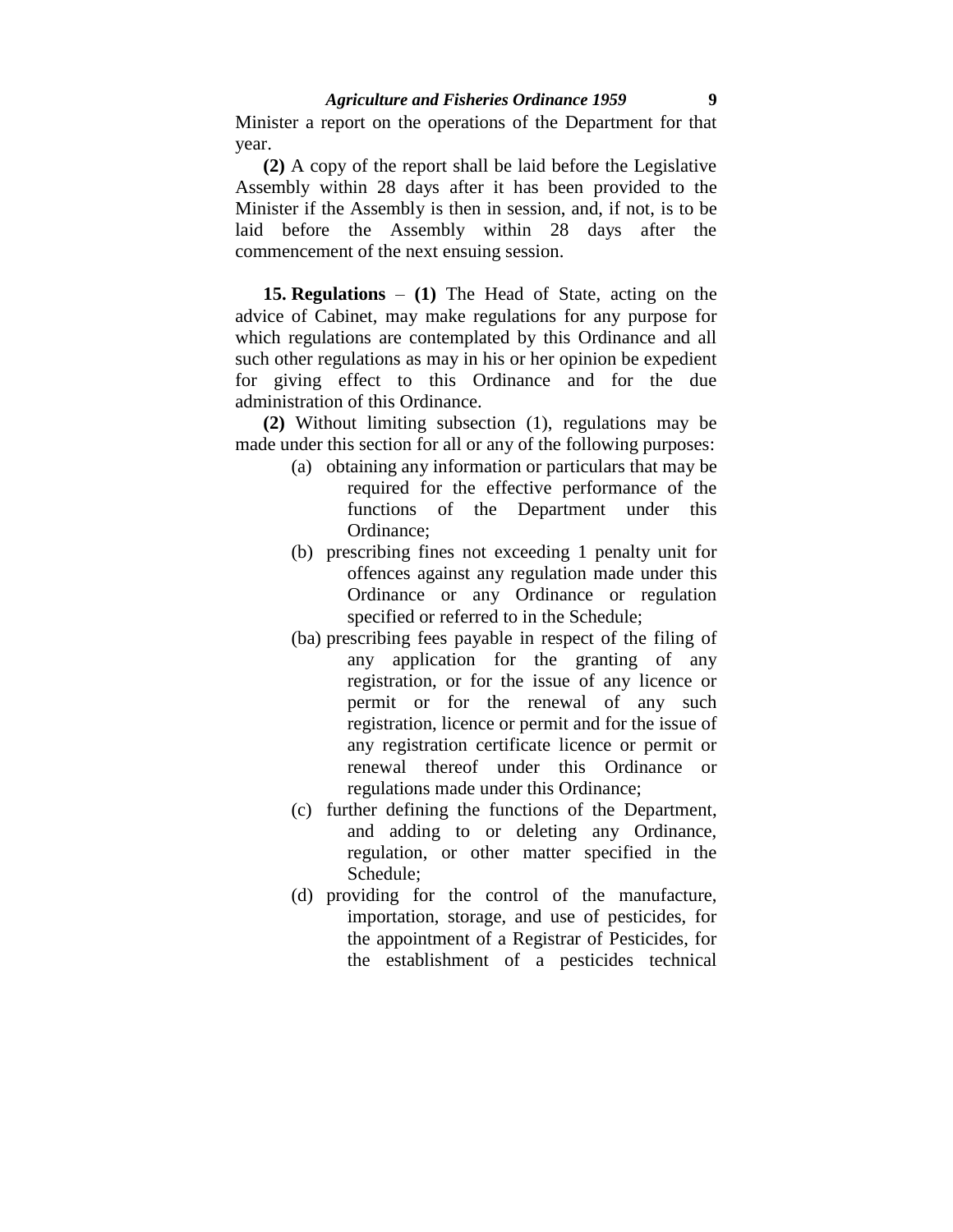## **10** *Agriculture and Fisheries Ordinance 1959* committee and for the exercise by the Minister of his or her powers under section 11.

**(3)** The Minister shall lay all regulations made under this section before the Legislative Assembly within 28 days after the date of the making thereof if the Assembly is then in session, and if not, to lay such regulations before the Assembly within 28 days after the commencement of the next ensuing session.

## **SCHEDULE** (**Sections 3 and 15 (2))**

## **ENACTMENTS AND MATTERS TO BE ADMINISTERED BY THE DEPARTMENT OF AGRICULTURE AND FISHERIES**

The Plants and Soil Importation (Disease Control) Ordinance 1950 The Rhinoceros Beetle Ordinance 1954 The Bunchy Top Ordinance 1965

All existing enactments regulations, Orders, and rules made under or relating to the Ordinances specified in this Schedule or conferring powers, duties, or authorities in relation to any matter specified in section 4 or section 11 of this Ordinance.

This Agriculture and Fisheries Ordinance 1959 as contained in this reprint, includes amendments contained in 1989, No.34 and 1992/93 No.21.

#### **REVISION NOTES 2008 –2018**

This is the official version of this Act as at 31 December 2018.

This Act has been revised by the Legislative Drafting Division from 2008 to 2018 respectively under the authority of the Attorney General given under the *Revision and Publication of Laws Act 2008.* 

The following general revisions have been made:

- (a) Amendments have been made to conform to modern drafting styles and to use modern language as applied in the laws of Samoa;
- (b) Amendments have been made to up-date references to offices, officers and statutes (reference to Exclusive Economic Zone Act 1977 replaced with reference to Maritime Zones Act 1999);